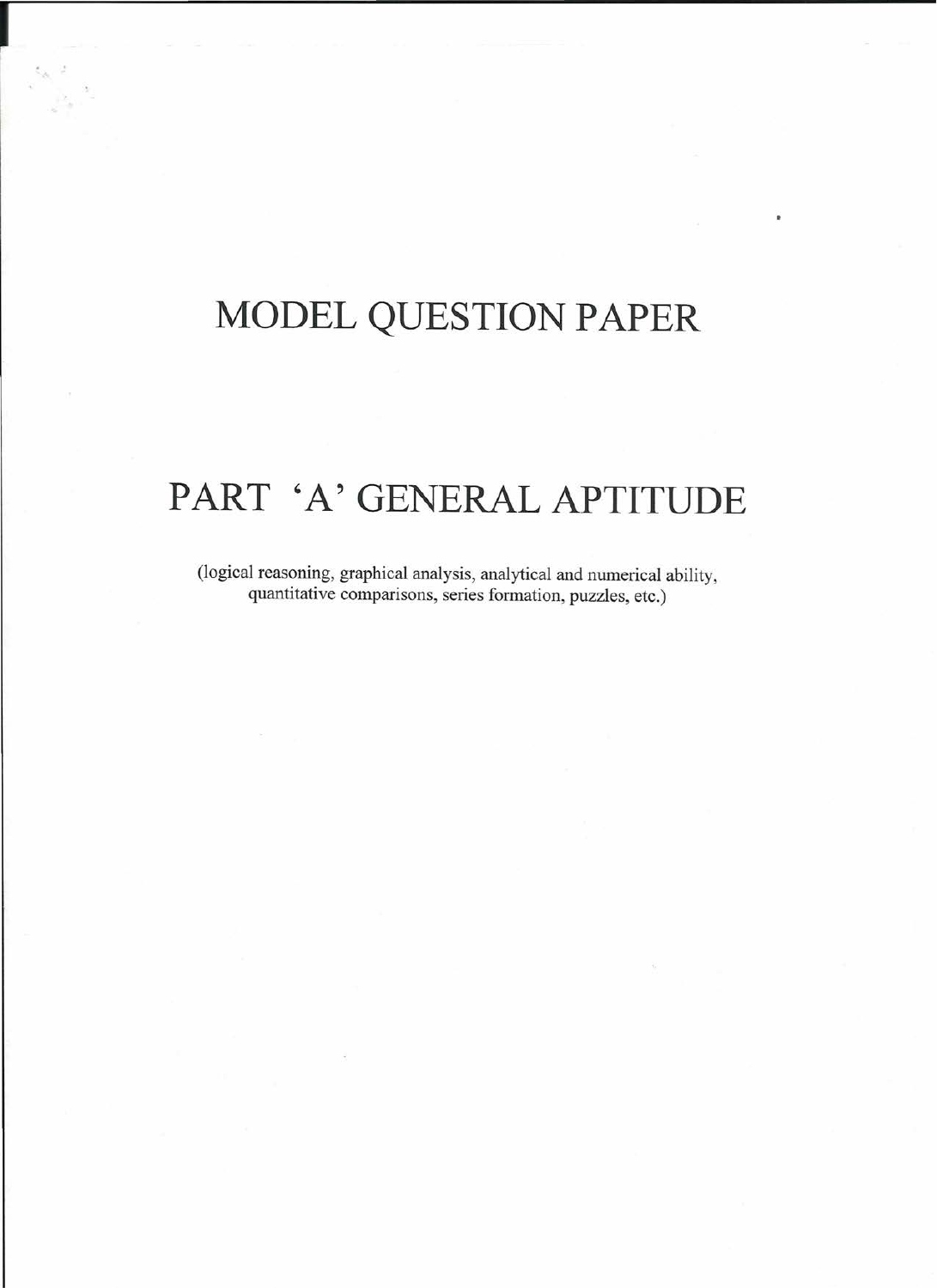1. A sphere of radius 4 cm is carved from a homogeneous sphere of radius 8 cm and mass 160 g. The mass of the smaller sphere is

1. 80 g. 2. 60 g.

3. 40 g.

- 4. 20 g.
- 

2. Two boys A and B are at two diametrically opposite points on a circle. At one instant the two start running on the circle; A anticlockwise with constant speed  $\nu$ and B clockwise with constant speed *2v.* In 2 minutes, they pass each other for the first time. How much later will they pass each other for the second time?

- 1. 1 minute
- 2. 2 minutes
- 3. 3 minutes
- 4. 4 minutes
- 3. There are *k* baskets and *n* balls. The balls are put into the baskets randomly. If  $k < n$ ,
	- 1. There is no empty basket
	- 2. There are exactly  $(n-k)$  baskets with at least one ball
	- 3. There is at least one basket with two or more balls
	- 4. There are  $(n-k)$  baskets with exactly two balls
- 4. An ant is crawling along the x-axis such that the graph of its position on the x-axis versus time is a semi-circle (see figure). The total distance covered in the 4 s is



- 1. 4 m
- 2. 2m
- *3. 2nm*
- *4. 4nm*

**I**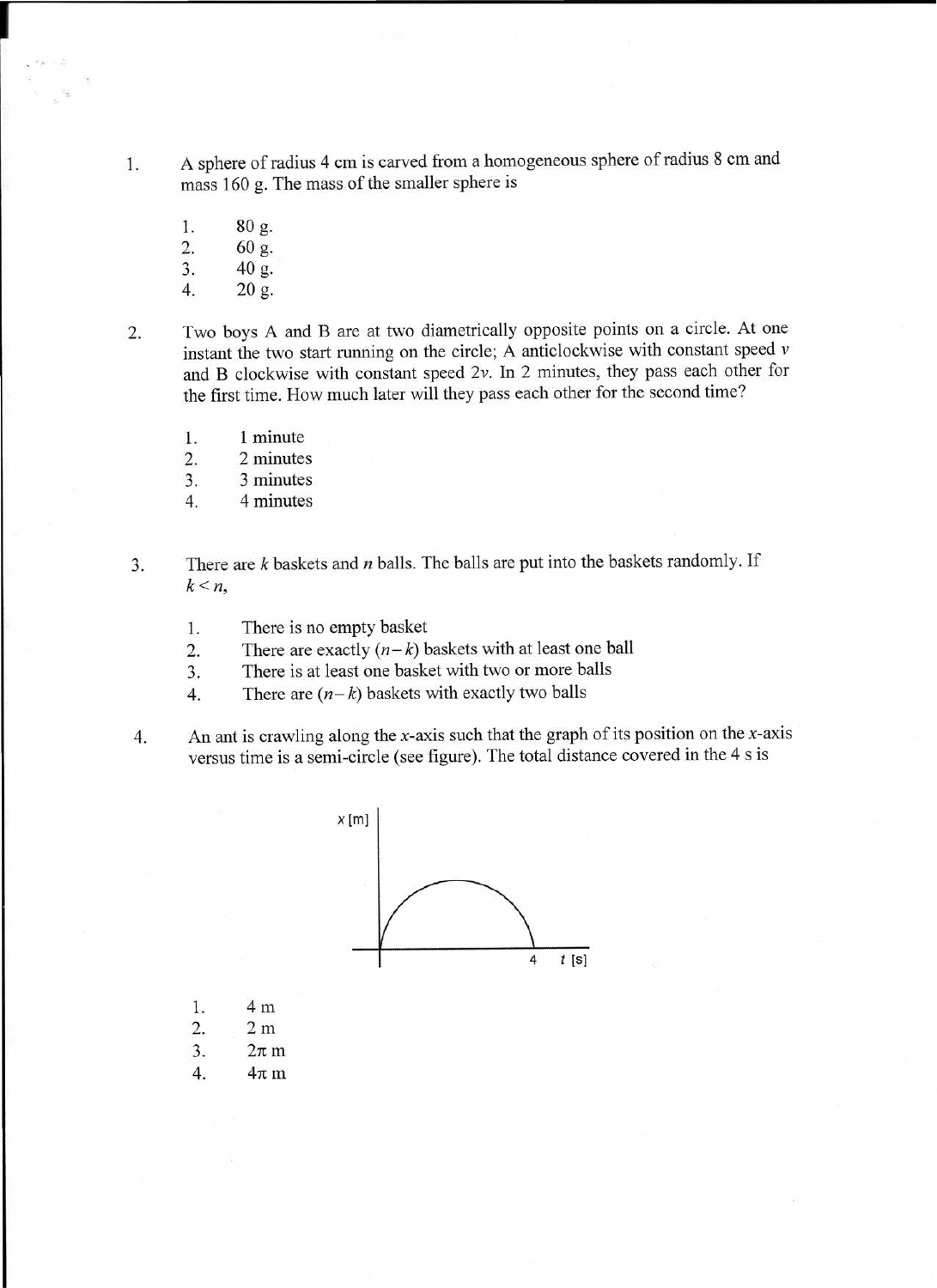5. In a bag containing only blue, red and green marbles, all but 15 are blue, all but 13 are red and all but 12 are green. How many are red?

- 1. 13 2. 7
- 3. 25
- 4. 20
- 6. Find the missing numbers in the bottom middle circle. (Clue: left halves of the central circles relate to the left circles and the right halves to the right circles)



- 1. 10,20
- 2. 15, 15
- 3. 21,2
- 4. 6,2
- 7. Identify the missing letter.

|  | B                 |
|--|-------------------|
|  | F<br>M            |
|  | $2.3 - 0.1 - 0.0$ |

1. W 2. A 3. X 4. B

**I**

 $\bar{z}$ ik 2

×.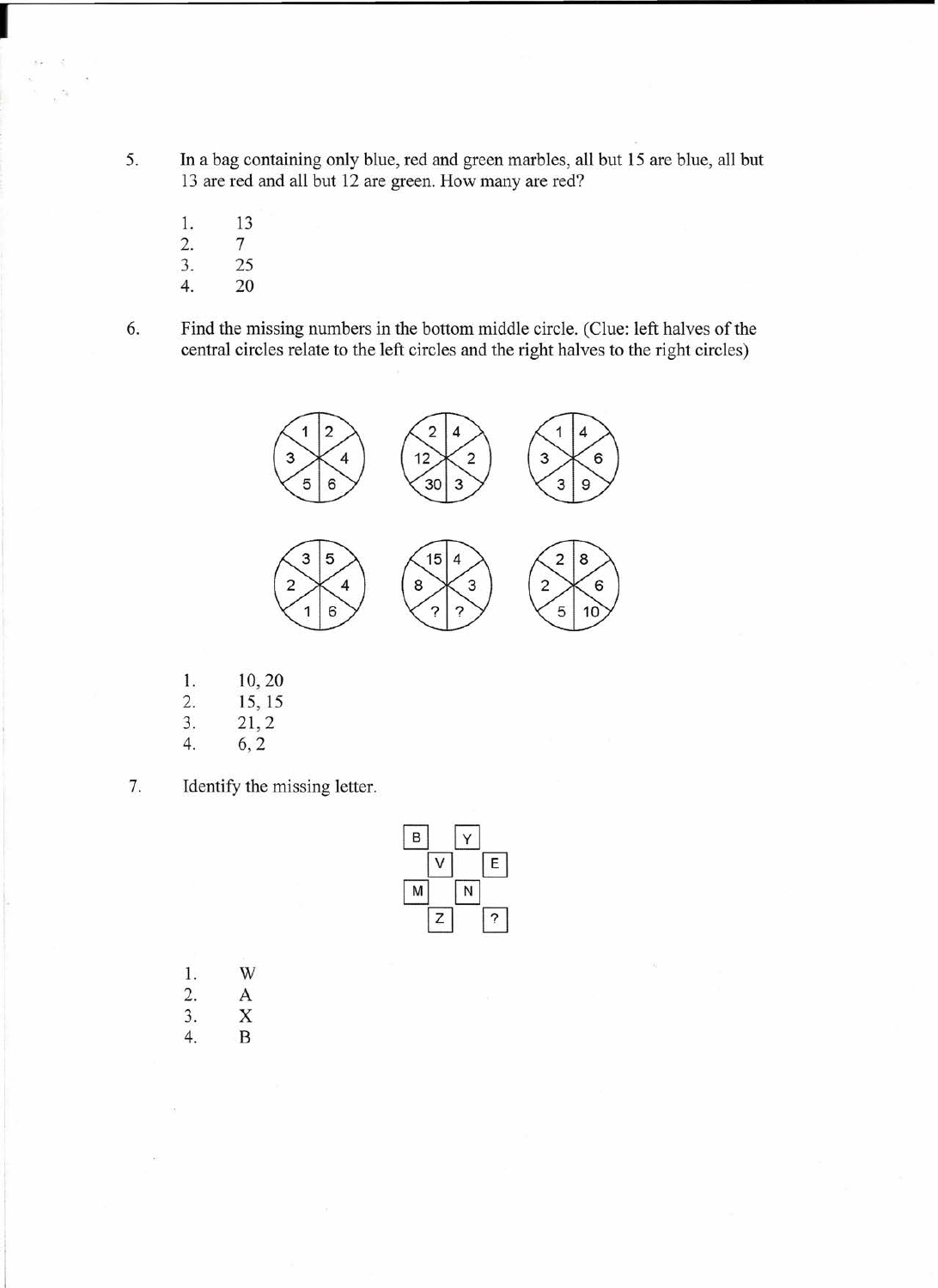8. Identify the figure that comes next in the sequence.



**1'-----------------------------------------**

- 9. A person buys a shirt with marked price Rs.300/- at 20% discount. In order to make a profit of 20% the person should sell the shirt for
	- 1. Rs.288/-
	- 2. Rs.300/-
	- 3. Rs.240/-
	- 4. Rs.360/-
- 10. A uniform cylindrical container is half filled with water. The height of the cylinder is twice its diameter. The cylinder is gradually tilted until the water touches the brim. At this instant, the container is inclined at
	- 1. 30° to vertical
	- 2. 45° to vertical
	- 3. 60° to vertical
	- 4. 75° to vertical
- 11. A car is moving along a straight road. The graph below shows how the speed varies with time.



Which of the following graphs represents the distance covered by the car with time?

'.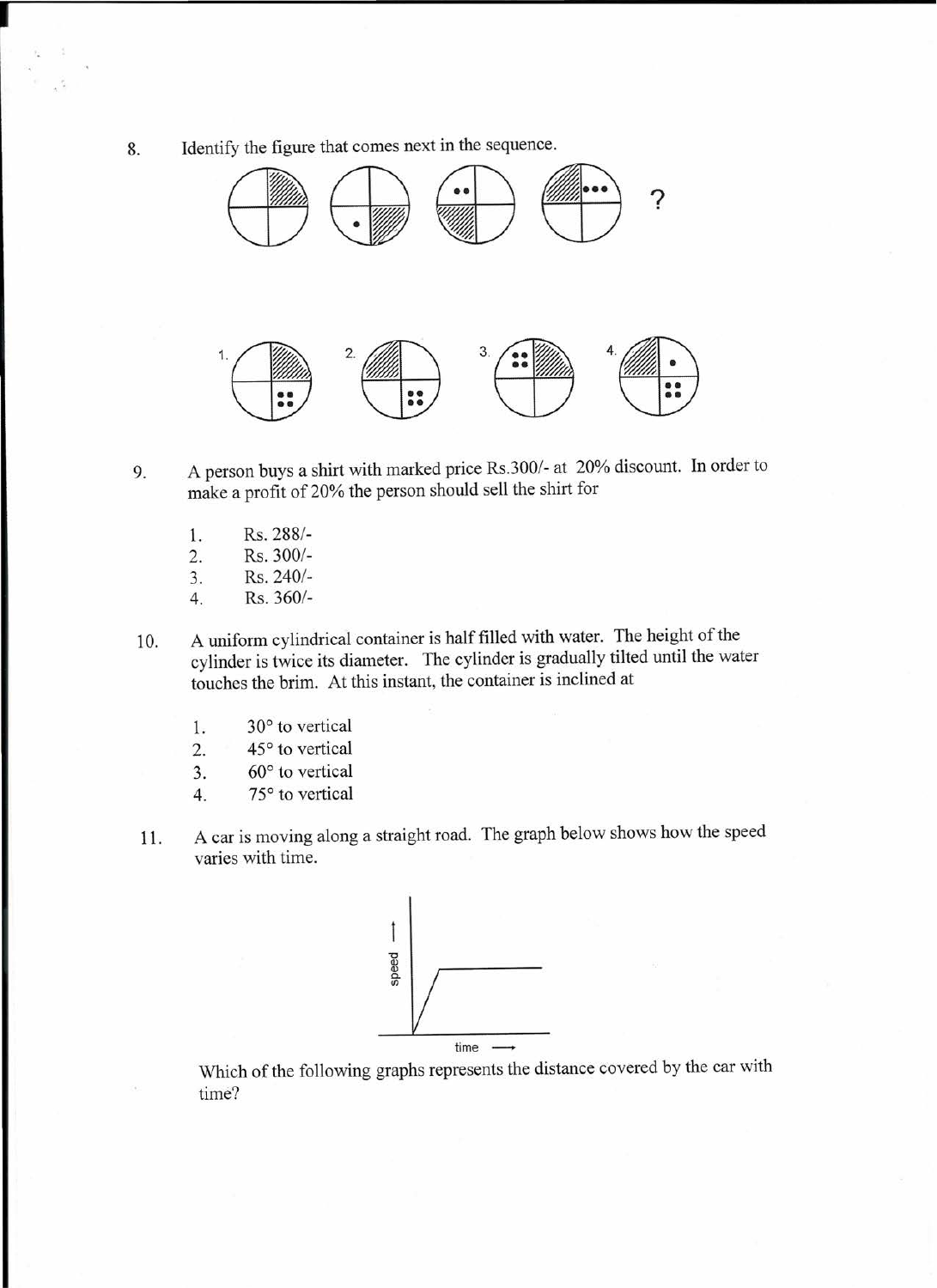

is perpendicular to AC. If  $AD = 9$  cm and  $DC = 4$  cm, the length BD is



| 6 cm   |
|--------|
| 6.5 cm |
| cm     |
| cm     |

**I**

13. A box of sticks of equal lengths is provided. The minimum number sticks needed to build a frame to enclose a 3 dimensional volume is

1. 6 2. 12 3. 3 4. 8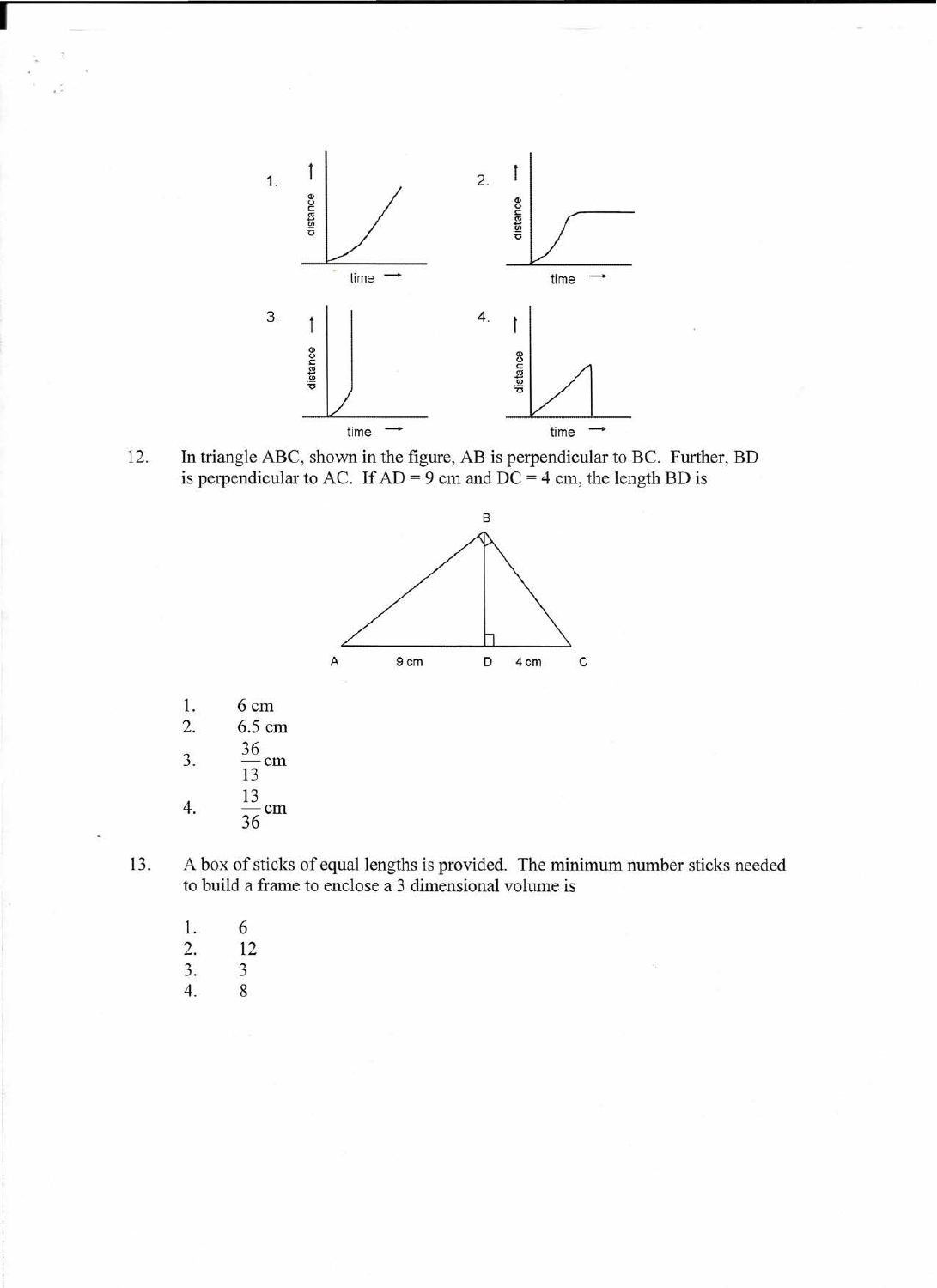- 14. 5 kg of adulterated rice has 2% stones in it and the rest is rice. Half of the stone content was removed. Now the percentage of stone content in it is
	- 1. 0.99%

**---------------------------------------**

- 2. 1%
- 3. 1.1%
- 4. 1.01%

**11**

15. A coin is tossed six times. The probability that heads will occur at least once is

| 1. | 63<br>$\overline{64}$   |
|----|-------------------------|
| 2. | $\overline{\mathbf{3}}$ |
| 3. | 64                      |
|    |                         |

16. Two parameters TC and TF are related as shown in the table. Find the value of TF corresponding to a TC of 75.

| TC                     |            | 25 | 50  | 75 | 100 |
|------------------------|------------|----|-----|----|-----|
| TF                     | 32         | 77 | 122 | 2  | 212 |
|                        |            |    |     |    |     |
|                        |            |    |     |    |     |
|                        |            |    |     |    |     |
| Ŀ.                     | 167        |    |     |    |     |
| $\overline{2}$ .<br>3. | 162<br>150 |    |     |    |     |

- 17. Several identical cubes are arranged in a close-packed single layer. If the area of the layer is *A* and the volume of the layer is *V,* then the number of cubes in the collection is
	- 1. *V/A.* 2.  $A^3/V^2$ 3.  $V^2/A^3$ . *4. A/V.*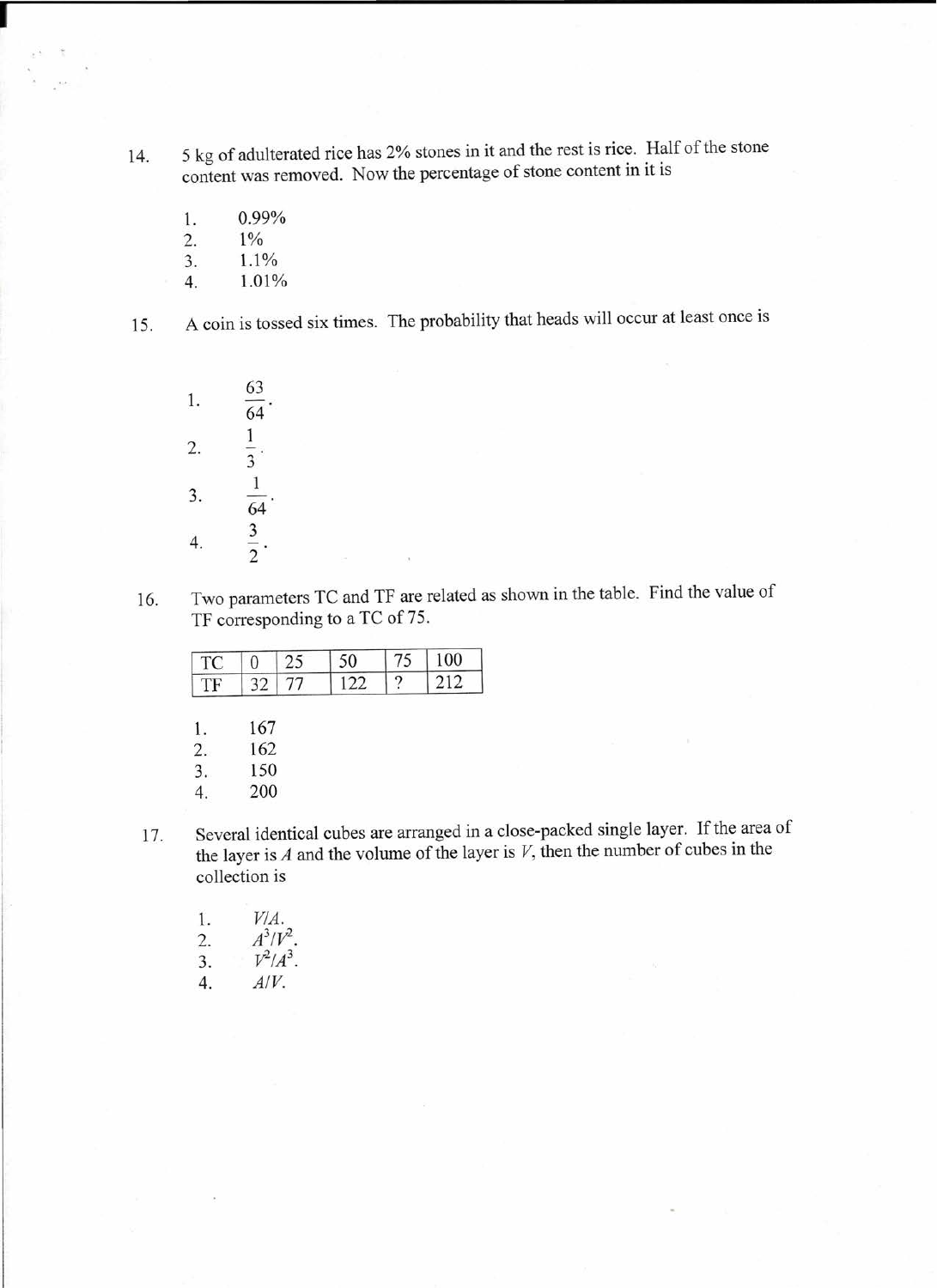18. Circle PQR is inscribed in a quadrilateral ABCD. The circle touches side AD at point S.  $AP = 8$  cm,  $QC = 3$  cm and  $DC = 6$  cm. The length of side AD is



- 1. 9cm
- 2. 10 cm
- 3. 11 cm
- 4. 12 cm





The average wage $(s)$ 

- 1. in 1999 is greater than that in 2000.
- 2. in 1999 is less than that in 2000.
- 3. in the two years are equal, but the variances are unequal.
- 4. in the two years are unequal, but the variances are equal.